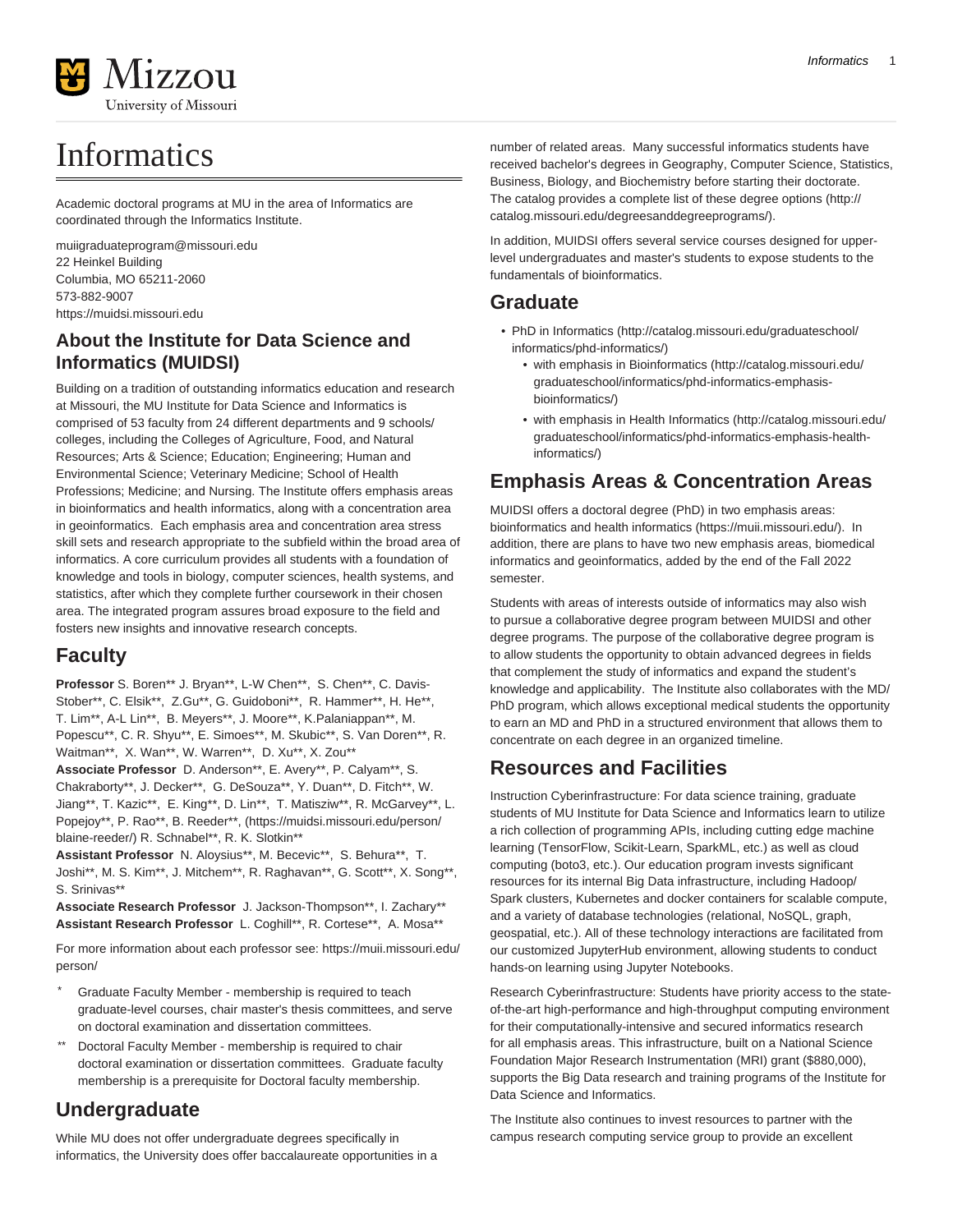

cyberinfrastructure for both instruction and research for the Informatics PhD program.

# **Faculty Areas of Research Interest**

Faculty research covers a wide range of interests including big data analytics, structural bioinformatics, systems biology, cancer informatics, chemical informatics, epigenomics, phenomics, text mining & understanding, electronic health records, personalized medicine, human-computer interactions in health care, consumer informatics, patient safety, public health informatics, geospatial informatics, information retrievals, biomedical data mining & knowledge discovery, biomedical imaging informatics, and machine learning. For a list of faculty members and their research areas, please visit our [web page.](https://muidsi.missouri.edu/people/faculty/) [\(https://](https://muidsi.missouri.edu/people/faculty/) [muidsi.missouri.edu/people/faculty/](https://muidsi.missouri.edu/people/faculty/))

# **Internal Funding**

The Institute and faculty are funded by federal training grants for students who meet residency and citizenship requirements. Fellowships and research/teaching assistantships are available for highly qualified applicants. Application information is available on the [Institute's website](https://muii.missouri.edu/admission/#support) (<https://muii.missouri.edu/admission/#support>).

# **INFOINST 7001: Topics in Informatics**

This course provides the overview to the informatics foundations as well as introduces topics regarding the current informatics-driven areas of science. Graded on A-F basis only.

**Credit Hours**: 3

# **INFOINST 7002: Introduction to Informatics**

This course provides an overview to informatics foundations in addition to introducing topics regarding the current informatics-driven areas of science. Topics to include: recent trends in informatics; database management and Big Data analytics; data visualization, bioinformatics, health informatics, geoinformatics, nursing informatics, social informatics, and legal informatics. Graded on A-F only.

# **Credit Hours**: 3

**Prerequisites:** Instructor's consent

# **INFOINST 7010: Computational Methods in Bioinformatics**

(same as CMP\_SC 7010). Fundamental concepts and basic computational techniques for mainstream bioinformatics problems. Emphasis placed on computational aspect of bioinformatics including formulation of a biological problem, design of algorithms, confidence assessment of software development. Graded on A-F basis only.

**Credit Hours**: 3 **Prerequisites:** CMP\_SC 4050 and STAT 4710

# **INFOINST 7430: Introduction to Health Informatics**

Introduction to the use of clinical information systems in healthcare. Topics include clinical data, standards, electronic medical records, computerized provider order entry, decision support, telemedicine, and consumer applications. Graded on A-F basis only

# **Credit Hours**: 3

**Prerequisites:** departmental consent required

# **INFOINST 8001: Topics in Informatics**

Organized study of selected topics. Subjects and earned credit may vary from semester to semester. Repeatable upon consent of department. Graded A-F basis only.

# **Credit Hours**: 3

# **INFOINST 8005: Applications of Bioinformatics Tools in Biological Research**

This service course is designed for bioinformatics non-major students from life sciences, biological sciences, plant sciences, animal sciences, biochemistry, medicine fields and others. This course will provide an introduction to the current state of the art topics in bioinformatics and the computational tools available to the research community for application to biological research questions. Students will learn how to effectively utilize the tools and software packages to analyze data and visualize the results. Graded on A-F basis only.

### **Credit Hours**: 3

**Prerequisites:** Instructor's consent

**Recommended:** Graduate students are expected to have basic knowledge in algorithms, databases, and molecular biology

### **INFOINST 8085: Problems in Informatics**

Independent, directed study on a topic in the area of informatics. Some sections may be graded A-F or S/U.

### **Credit Hour**: 1-6

**Prerequisites:** Instructor's consent required

### **INFOINST 8087: Seminar in Informatics**

Students attend and/or present at informatics seminars approved by the institute. Graded on S/U basis only.

# **Credit Hour**: 0.5-1

**Prerequisites:** instructor's consent required

# **INFOINST 8088: Lab Rotations in Informatics**

This course is designed to train students in both computational/ informatics and life science/hospital laboratories to foster critical research collaborations in biomedical informatics. Students are expected to write reports with their advisors and the mentor of the rotation. Graded on S/U basis only.

**Credit Hour**: 1-3

# **INFOINST 8090: Dissertation (pre-candidacy) Research in Informatics**

Research leading to dissertation before comprehensive examination. Graded on S/U basis only.

**Credit Hour**: 1-99

# **INFOINST 8150: Integrative Methods in Bioinformatics**

(same as CMP\_SC 8150). With biology entering the Big Data era, scientists are overwhelmed with the amount and the diversity of the experimental, statistical, and omics data about the biological objects they study. As a result, the frontier bioinformatics and computational genomics methods have started to utilize a so-called integrative approach, where the computational and informatics methods are used to combine the high-throughput and low-throughput data. The main objective of this